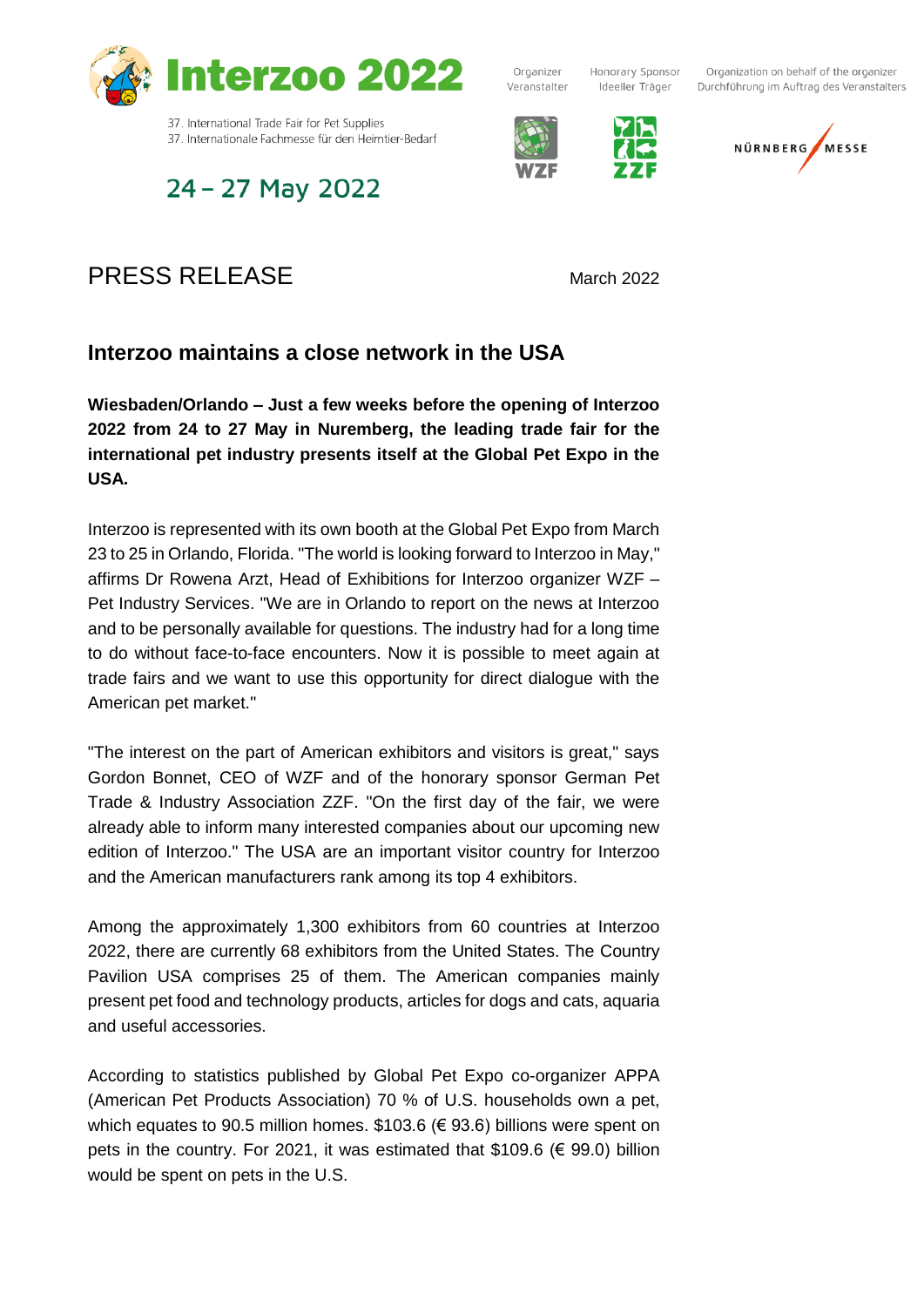

Organizer Veranstalter

Honorary Sponsor Ideeller Träger



Organization on behalf of the organizer Durchführung im Auftrag des Veranstalters



37. Internationale Fachmesse für den Heimtier-Bedarf

# 24 - 27 May 2022

In order to report on this large and versatile market, there will be a "Country Session USA" on the second day of the fair as part of the Interzoo supporting programme. Market data will be presented and import regulations explained. In addition, it will be possible to establish cross-border contacts and to clarify open questions on topics relating to the American market.

#### **Simplified entry regulations**

The entry regulations to Germany have been significantly simplified in recent weeks. However, basic protection measures against COVID such as mask requirements indoors will continue to apply for the time being. There are currently no quarantine and registration obligations when entering Germany from abroad. Only either a negative test result that is no more than 48 hours old, proof of vaccination with a vaccine recognized in Germany or proof of recovery must be available.

A new flight connection between London Heathrow and Albrecht Dürer Airport Nuremberg will also make travel easier from the end of March 2022. British Airways initially plans to operate four times a week between London and Nuremberg. From May, the frequency is to be increased to six flight connections per week. This means that the Nuremberg metropolitan region is connected to the largest hubs in Europe and Interzoo is easily accessible.

For further travel information please visit: **[www.interzoo.com/en/visitors/travel/travelinformation](https://www.interzoo.com/en/visitors/travel/travelinformation)**

For all press releases, photos and videos, see the Newsroom at: **www.interzoo.com/en/news**

All services for journalists and media representatives are available at: **www.interzoo.com/press**

### **Interzoo press contact**

Dr Anja Wagner (PR Manager Interzoo) T +49 6 11 44 75 53-17

Antje Schreiber (Head of Communication WZF/ZZF) T +49 6 11 44 75 53-14 **presse@zzf.de**